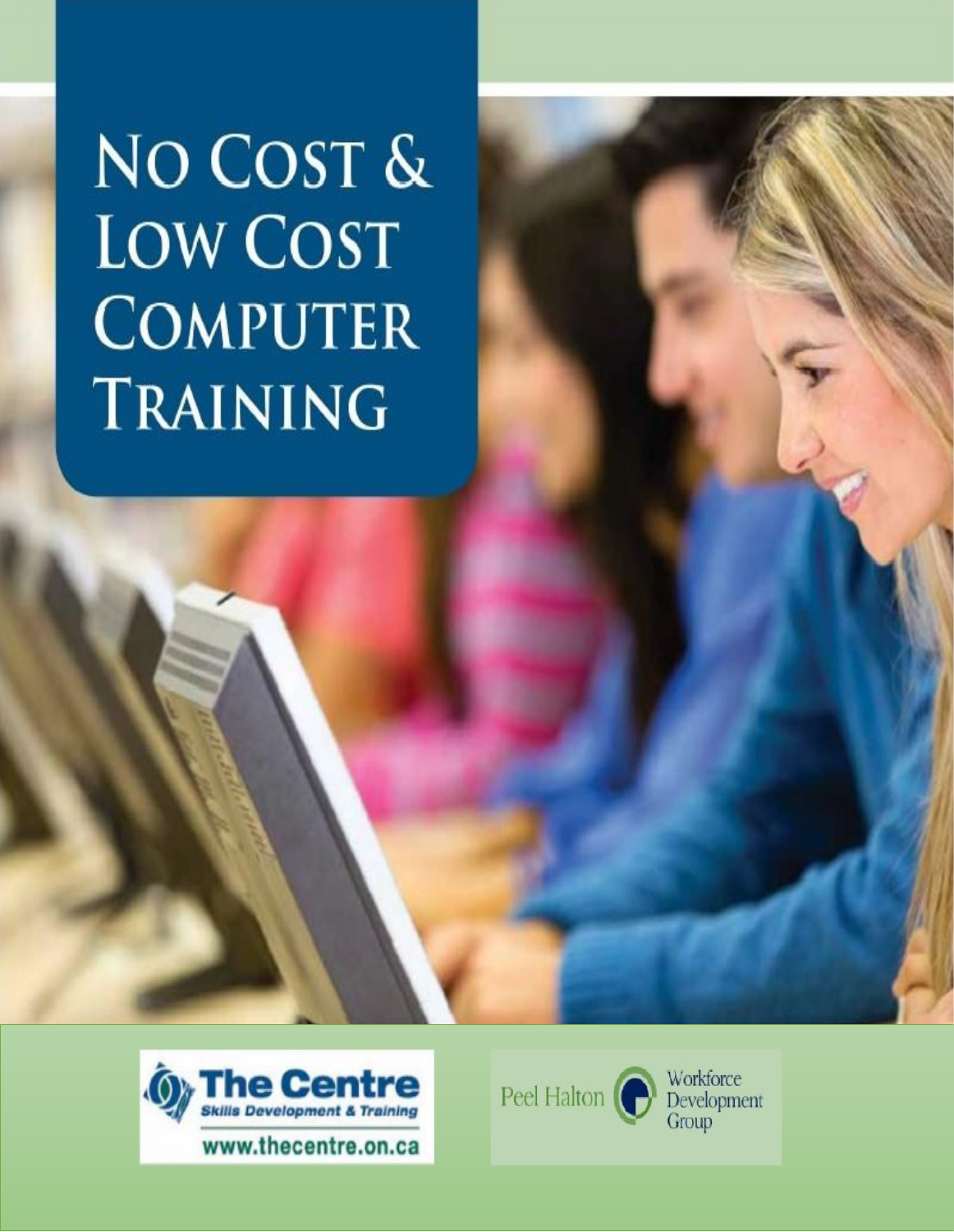# PEEL REGION

## **Peel Adult Learning Centre**

#### [www.palc.ca](http://www.palc.ca/)

 **Mississauga Branch** 151 Superior Blvd., Unit 19-23 Mississauga, Ontario L5T 2L1 905-507-0111 ext. 200

 **Brampton Branch** 180B Sandalwood Parkway East, Suite 301 Brampton ON L6Z 4N2 (905) [495-2700](tel://+19054952700/)

- Free 6-weeks program
- Classes: Monday-Thursday
- Content: Internet safety, excel, Microsoft Word, and how to use the internet.

# **The Centre for Skills Development & Training**

#### [www.centreforskills.ca](http://www.centreforskills.ca/)

#### **Mississauga, Sheridan Centre,**

2225 Erin Mills Parkway, Lower Level, 905-855- 6933 x101

## [clarksonweb@centreforskills.ca](mailto:clarksonweb@centreforskills.ca)

• Social media drop-in help is available at no cost while you set up your LinkedIn, Twitter and Facebook accounts and learn how to use them in your job search



Free monthly workshops - topics change each month and include: Computer Basics, Word,

Excel, PowerPoint, LinkedIn, Social Media & Your Job Search and Video Conferencing Software (Zoom/MS Teams…)

• Please call for more information or to register for these free sessions

## **Caledon Public Library**

[www.caledon.library.on.ca](http://www.caledon.library.on.ca/) 150 Queen St. S Bolton 905-857-1400

- Self-directed tutorials are available at no cost with a library card through LinkedIn Learning and Gale Courses, both found in our Digital Library on the website
- Free, virtual TechHelp@Home offers one on one troubleshooting for basic computer and device assistance, and can be booked on the website
- Free monthly workshops are offered at various times. Please contact the library or check the Events Calendar on the website
- For more information on computer programs, dial Ext 244

## **The Learning Place**

#### [www.TheLearningPlace.ca](http://www.thelearningplace.ca/)

7700 Hurontario St. Unit 307b Brampton, ON L6Y4M3 905-793-5400. chalkias@thelearningplace.ca

- 12-Week course, once a week from 2pm-4pm
- In The Learning Place Computer Lab
- Our instructors will take you through the basics of a computer such as basic operating and navigating, etiquettes and zoom training and lastly internet use and browsing!
- Participation certificate upon completion.
- Administration fee: \$30.